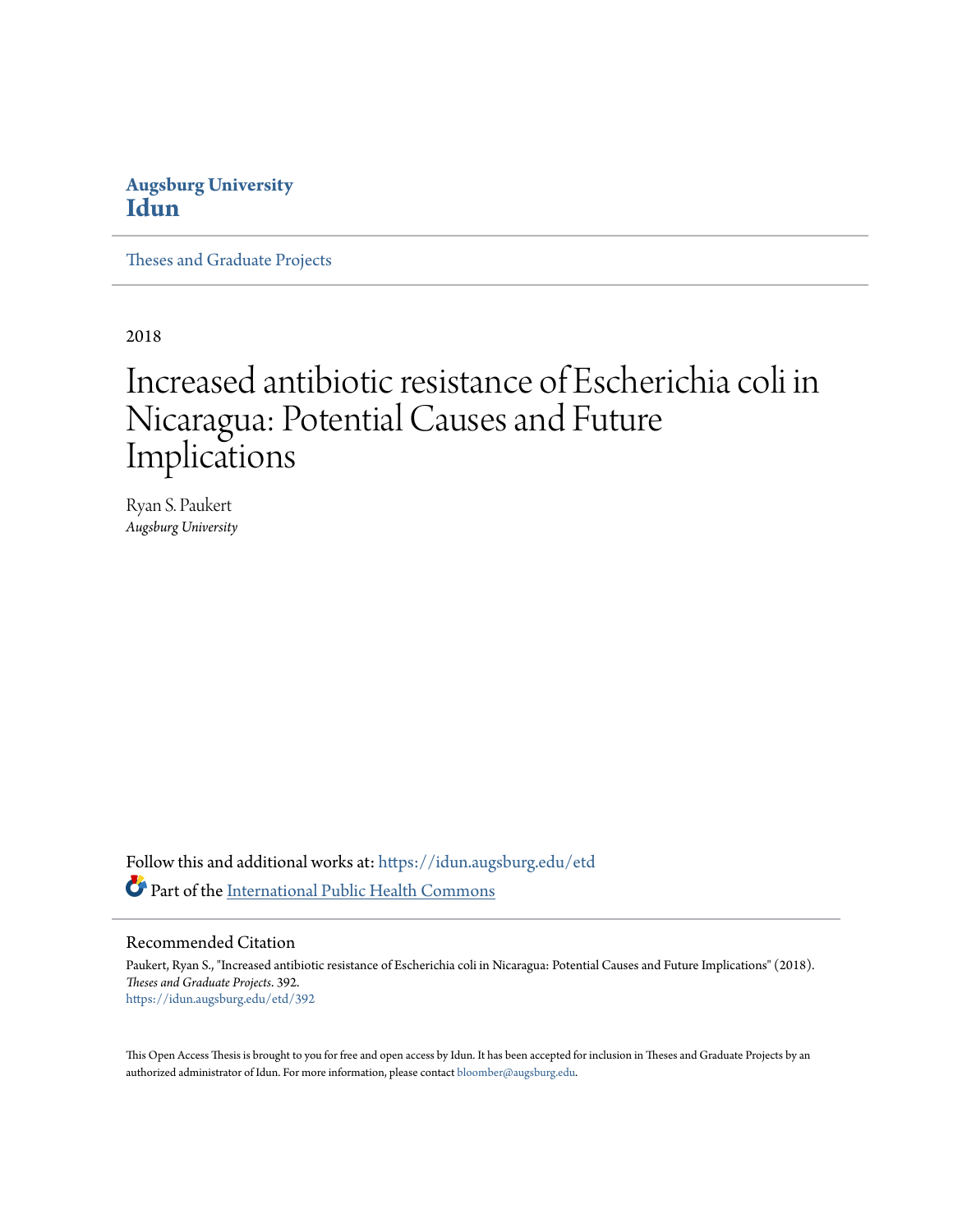# **Increased antibiotic resistance of** *Escherichia coli* **in Nicaragua: Potential Causes and Future Implications**

By

Ryan S. Paukert, PA-S Jenny Kluznik, MPH, PA-C

Paper Submitted in Partial Fulfillment

Of the Requirements for the Degree

Of Master of Science

Physician Assistant Studies

Augsburg College

August 7th, 2017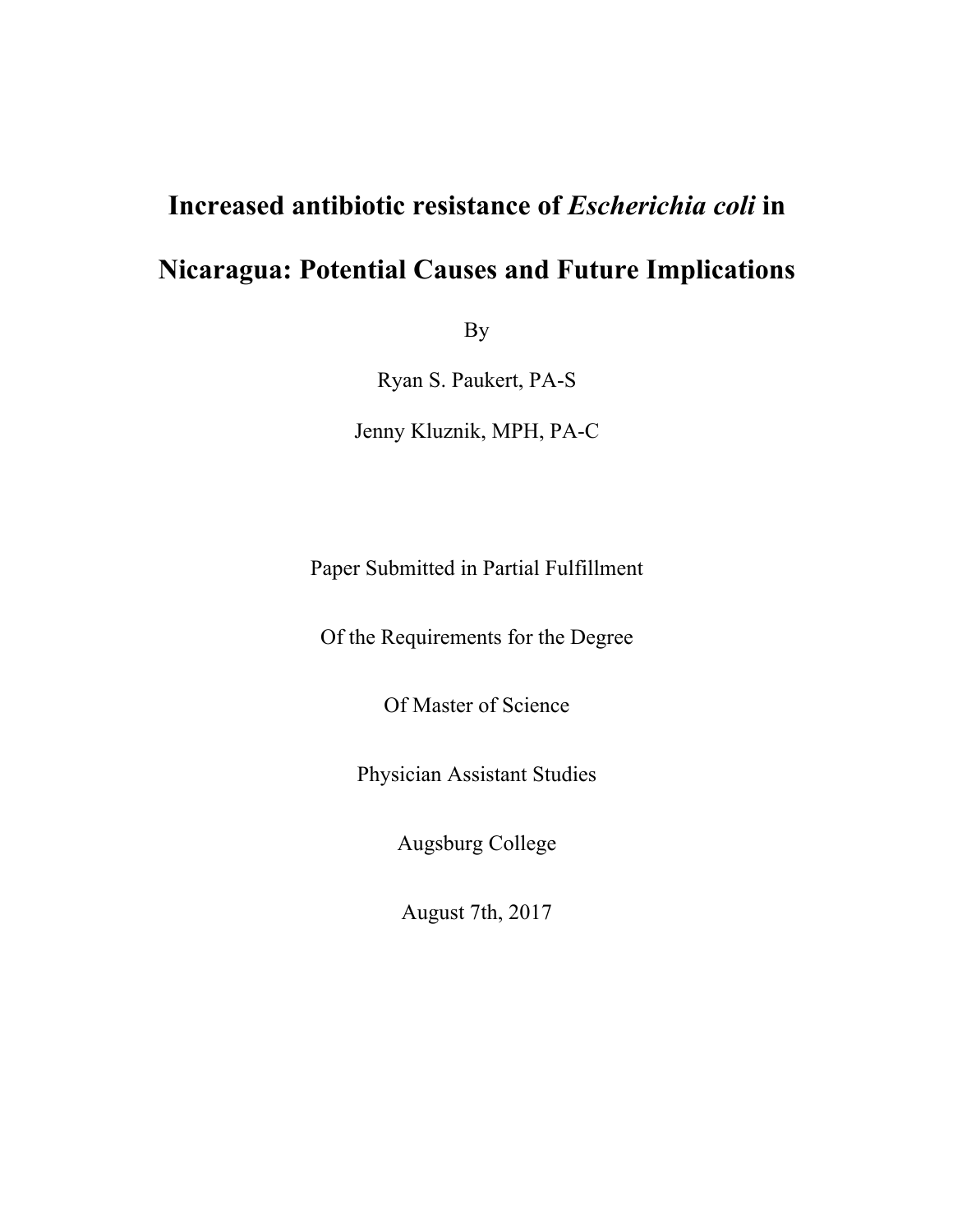# **Table Of Contents**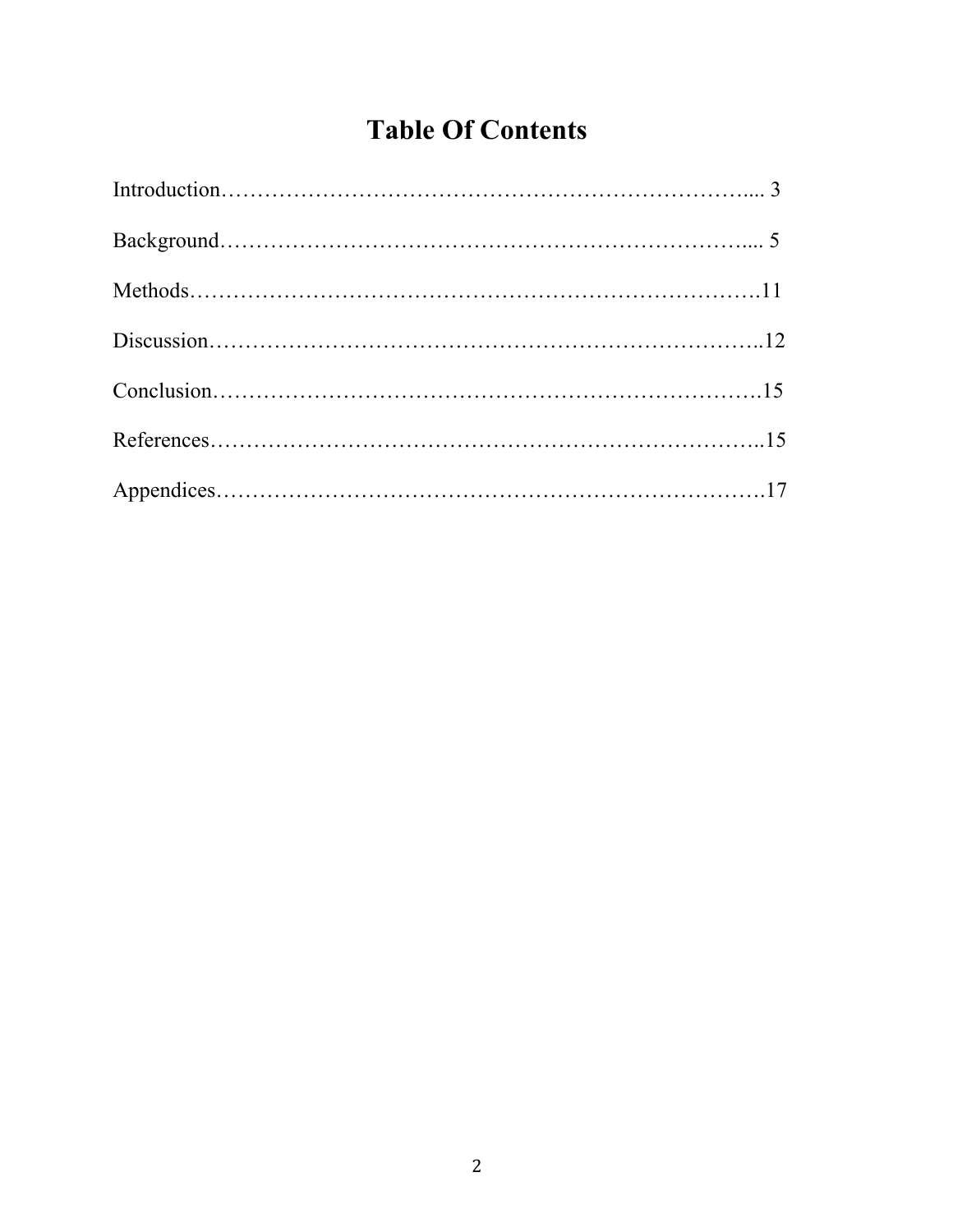#### **Introduction**

Since 1987, no new structural class of antibiotic has been introduced into human medicine. Aside from the absence of a new structural class of antibiotics, there has been a startlingly low number of new antibiotics approved since 1987. With the lack of new antibiotics, finding current antibiotics that are effective is becoming an alarming challenge due to the worldwide emergence of antibiotic resistance. Antibiotic-resistant bacteria presents a major threat to public health because they reduce the effectiveness of antibiotic treatment leading to increased morbidity, mortality, and healthcare expenditure.<sup>1</sup> The antibiotics most affected are often older, inexpensive antibiotics that are widely used throughout the world. As a result, developing countries face a higher burden as cost constraints prevent the patients in developing countries from getting access to the newer, more expensive antibiotics which act as broad spectrum or second-line therapies for infectious diseases.<sup>2</sup>

Without treatment for common infections, like uropathogenic *Escherichia coli* (UPEC), resistant infections will adversely affect mortality, disease transmission, and duration of illnesses. UPEC is usually obtained by fecal contamination of the urethra and bladder. The two most common causes of this are improper wiping and sexual intercourse. When urinary tract infections (UTIs) are untreated, UPEC will move superiorly to infect the ureters and the kidneys leading to pyelonephritis. In rare instances, the bacteria can leave the kidneys and enter the bloodstream leading to bacteremia. For years the mainstay treatment for UTIs has been a regimen of antibiotics. In the United States (U.S.), treatment guidelines for an uncomplicated UTI call for a 3-day course of trimethoprim-sulfamethoxazole (TMP-SMX).<sup>7</sup>

In the U.S., there are an estimated 8 million cases of UTIs per year.<sup>3</sup> Women have nearly a 50% lifetime risk of suffering from a UTI. This corresponds to a 10.8% annual risk for women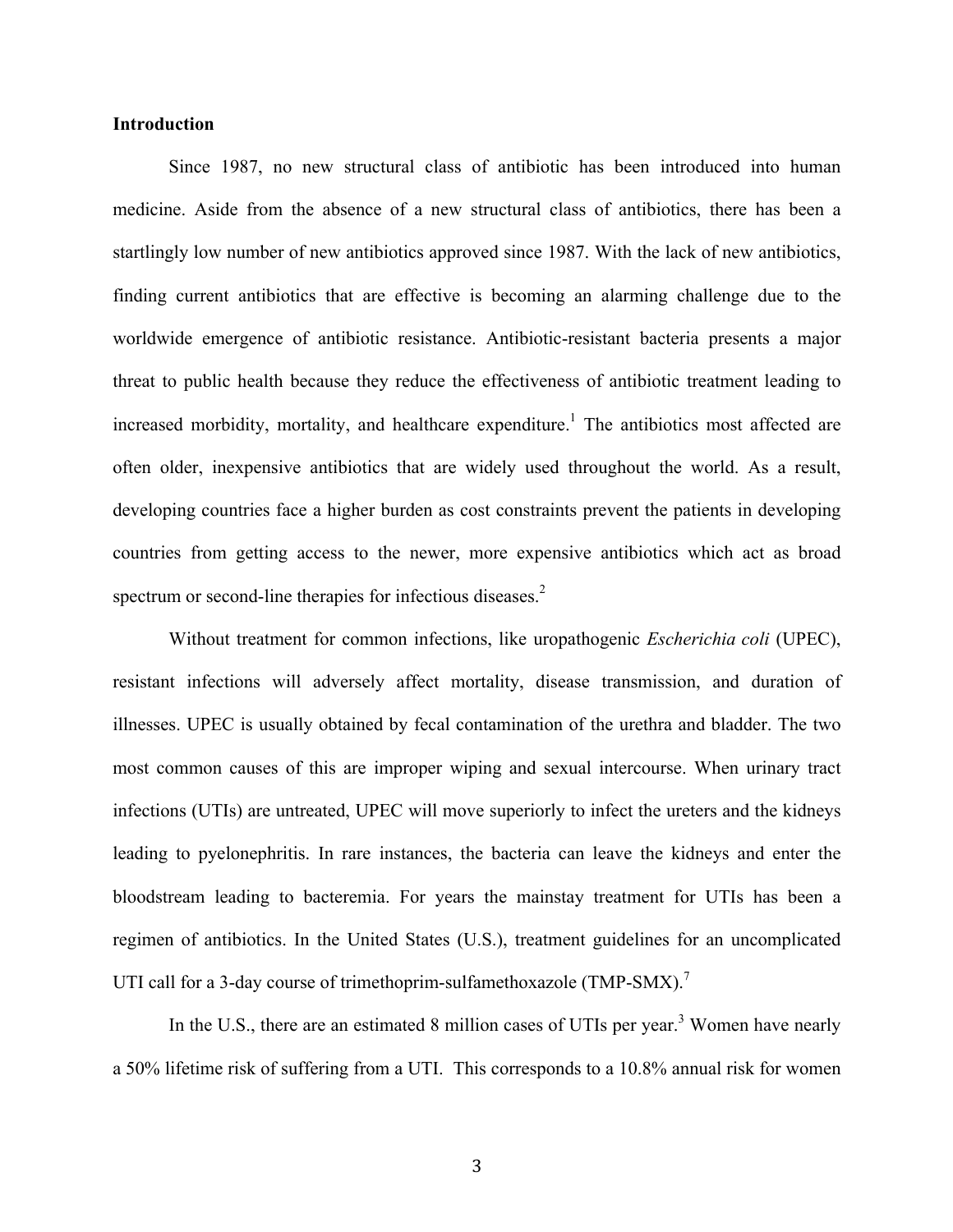aged 18 years and over to get a UTI.<sup>3</sup> In Nicaragua, data suggests this problem appears to be even more severe.<sup>3</sup> *Escherichia coli* is the most frequently isolated uropathogen in symptomatic UTIs worldwide, and in Nicaragua as well. In 2008 in Leon, Nicaragua, a study investigated the microbial cause in patients with symptomatic UTIs, and *Escherichia coli* was isolated 44.8% of the time to make it the most commonly isolated uropathogen in the country<sup>3</sup> (Table 1).

Globally, increasing resistance rates to frequently used antibiotics has hampered the clinical management of UTIs. In particular, Nicaragua has alarming resistance patterns of frequently observed uropathogens, like *Escherichia coli.* Bours et al. (2010) assessed antibiotic resistance in the *Escherichia coli* samples that were isolated (Table 2). The study showed high resistance rates to TMP–SMX (38.6%), which is commonly used as a first-line antibiotic for UTIs around the world. It also showed resistance to other common and inexpensive orally administered agents, such as ampicillin  $(61.4\%)$  and ciprofloxacin  $(31.8\%)$ .<sup>3</sup> When using inadequate antibiotics, the risk of clinical failure is high, therefore, usage of these agents becomes clinically unacceptable.<sup>3</sup> The only drugs against *Escherichia coli* to which the susceptibility rate was high enough to be clinically acceptable to treat UTIs (higher than 80%) were nitrofurantoin  $(93.0\%)$  and amikacin  $(95.3\%)$ <sup>3</sup> Due to the high clinical rate and significance of *Escherichia coli* in UTIs, this data highlights the increased need to mitigate antibiotic resistance in Nicaragua.

If preventive and containment measures are not applied locally, nationally and internationally, the limited interventions in one country can compromise the effectiveness of antibiotics globally. Improper management of antibiotic resistance in Nicaragua and the rest of the developing world can endanger the policies of containment used by even the best-managed countries of the world. Antibiotic resistance is therefore a global problem, requiring integrated,

4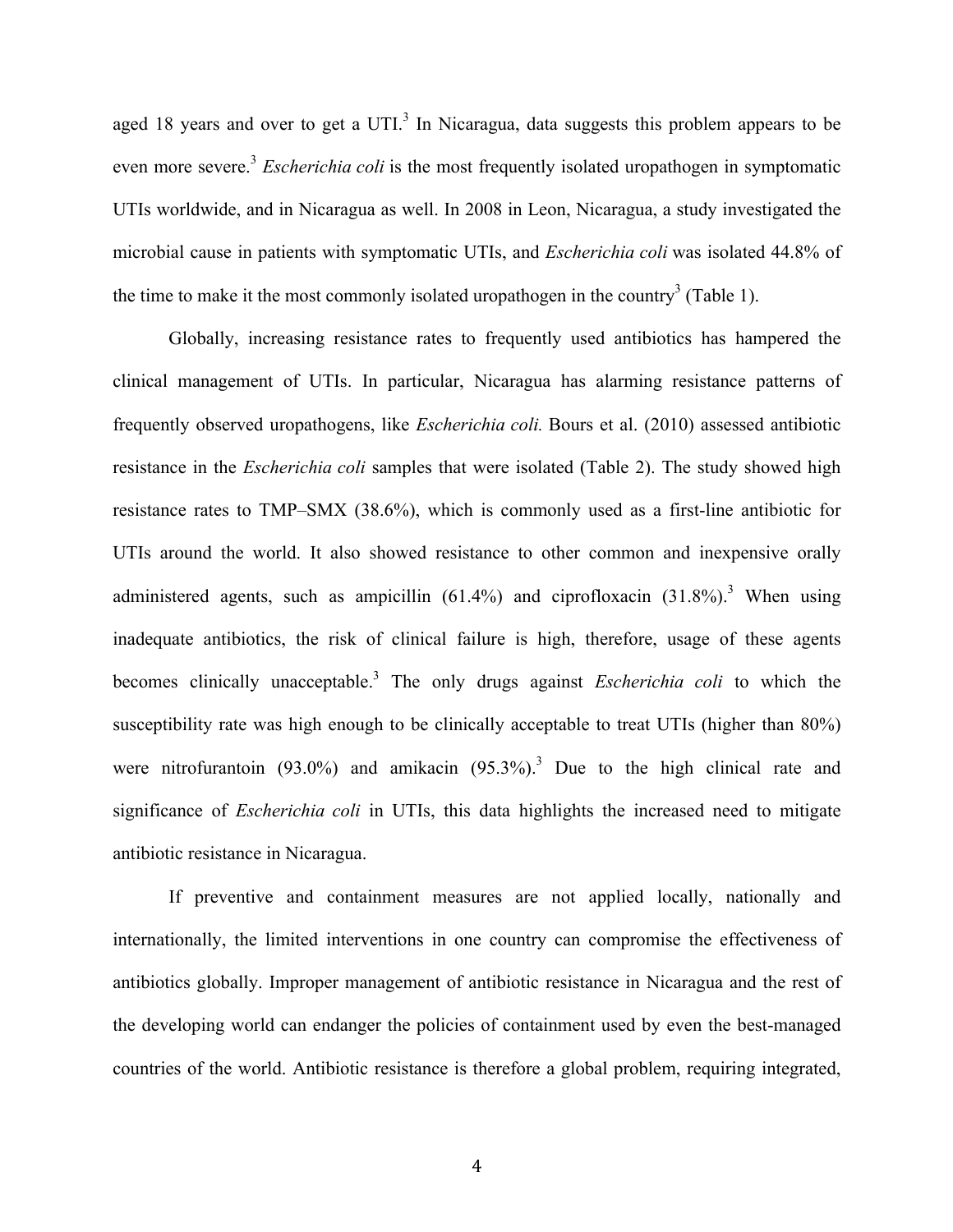global solutions, as there are no boundaries to its worldwide spread.<sup>4</sup> To help developing countries establish a system that can help curb antibiotic resistance, countries can turn to an approach recommended by the World Health Organization (WHO) called the 'One Health' approach. This approach is a cross-sectional, collaborative approach to improve health and wellbeing through the prevention of risks and the mitigation of effects of crises that originate at the interface between humans, animals, and their various environments.

The control of infectious diseases is seriously threatened by the steady increase in the number of microorganisms that are resistant to antimicrobial agents.<sup>2</sup> Antibiotics will be key to fighting these infections and preventing morbidity and mortality. This paper aims to highlight the problems Nicaragua and other developing countries face that can lead to antibiotic resistance in bacteria like *Escherichia coli*. In addition, this paper will explore what strategies might be used to reduce antibiotic resistance and the associated morbidity and mortality of infectious diseases, especially related to *Escherichia coli* infections.

#### **Background**

#### *Treatment Guidelines*

In modern medicine, treatment guidelines are often used as guidance for healthcare providers to select the appropriate medications for a particular infection. As a result, the use of guidelines has become a particularly effective way to control antibiotic use in healthcare. Practice and treatment guidelines have been shown to have a positive effect on the incidence of multidrug-resistant infections in both developed and developing countries.<sup>4</sup> Guidelines are based on current antibiotic susceptibility to infectious agents in a local community and should be adjusted based on this data.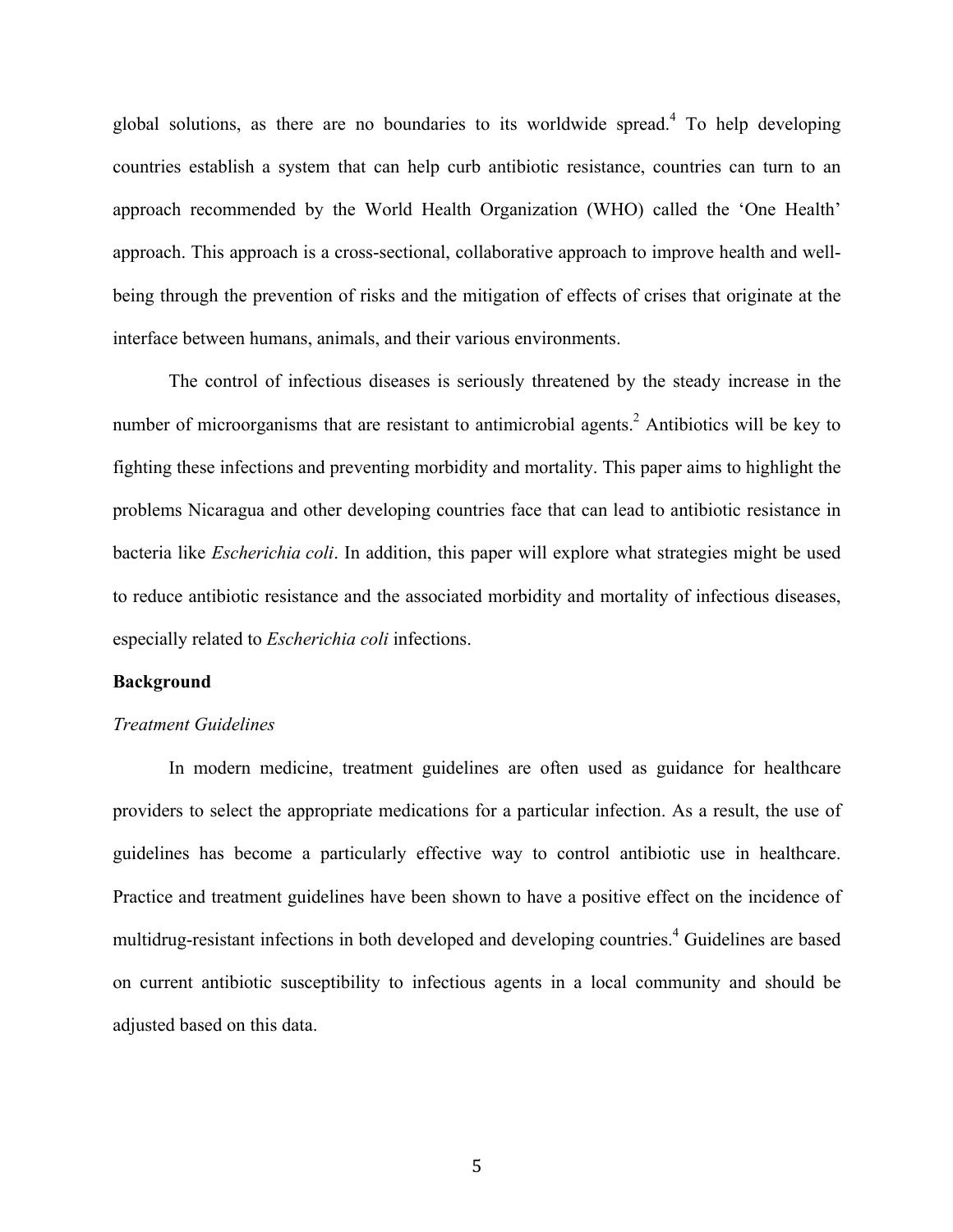Before 2003, no treatment guidelines were used for UTIs in Nicaragua. In 2003, Matute et al. showed the need for UTI treatment guidelines in Nicaragua due to the high resistance rates in *Escherichia coli* to commonly used antibiotics such as ampicillin, TMP-SMX, and ciprofloxacin (Table 2). In accordance to results of the study, new therapeutic guidelines were initiated. Ceftriaxone (0% resistance) was to be used for upper UTIs and nitrofuratoin (0% resistance) was to be used for lower UTIs.<sup>6</sup> These new guidelines would aim to reduce the use of ineffective antibiotics, therefore, decreasing antibiotic resistance in antibiotics not being used.

These guidelines were followed for 5 years until another study looking at *Escherichia coli* antibiotic resistance in UTIs was performed in 2008.<sup>3</sup> Reduced usage of  $\beta$ -lactam antibiotics had resulted in a decline in resistance to ampicillin (74% to 61.4%) and ampicillin–clavulanate (34% to 18.6%). Resistance to TMP–SMX has also declined (68.3% to 38.6%).<sup>3,6</sup> However, the opposite effect was seen in the guideline's first-line antibiotics. Globally, nitrofurantoin is the preferred treatment for lower UTIs.<sup>7</sup> An increase in resistance to nitrofurantoin was seen for *Escherichia coli* (0% to 7%) in Nicaragua. 3,6 Additionally, ceftriaxone was the preferred treatment for upper UTIs according to the 2003 guidelines. Ceftriaxone saw a large increase in resistance rates from 2003-2008 (0% to 20.5%). The increase made ceftriaxone no longer clinically acceptable, since it now had a resistance rate greater than  $20\%$ <sup>3,6</sup> These results showed an increase in resistance to antibiotics used frequently and a decrease in antibiotics used less frequently. This highlights the power humans can possess in controlling antibiotic resistance by initiating and changing guidelines according to antibiotic resistance rates.

#### *Surveillance*

The power of guidelines emphasizes the need for frequent surveillance of the prevalence of antibiotic resistance in communities so treatment guidelines can be evaluated and changed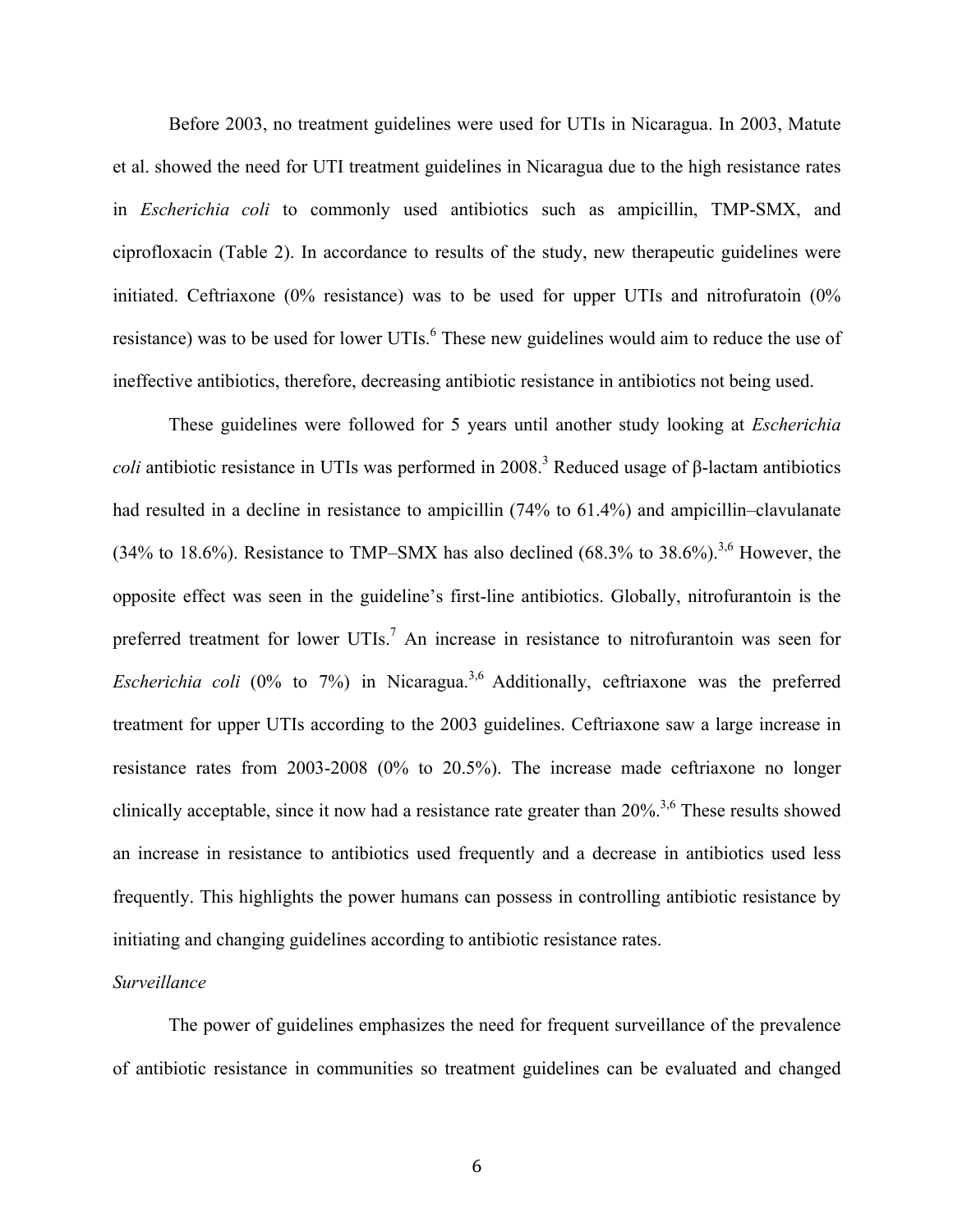accordingly. Bours et al. in 2010 showed the benefit of surveillance. With ceftriaxone being clinically unacceptable to treat upper UTIs at 20.5% resistance, new guidelines had to be made to mitigate resistance and to give patients appropriate antibiotic treatment that was at a low risk of clinical failure. Therefore in 2010, amikacin (2.8% resistance) became the new first-line treatment for upper UTI infections.<sup>3</sup> Although amikacin may be effective to fight against bacteria like *Escherichia coli*, amikacin may not be the best first-line treatment in countries like Nicaragua because it is an intramuscular injection. Amikacin must be given as an injection at a doctor's office where there are added costs for drug administration and clean syringes. If an individual is self-medicating for a UTI, an injectable antibiotic will not be the drug of choice at the counter and the individual will not be receiving a first-line treatment.

Without surveillance, suitable antibiotic choice for guidelines cannot be accessed. Setting up guidelines and surveillance protocols in developing countries like Nicaragua could be a useful strategy to reduce antibiotic resistance.

#### *Improper Prescribing*

Guidelines can be very helpful, but are only helpful if followed correctly. Improper prescribing in Nicaragua and developing countries is another source contributing to antibiotic resistance. den Engelsen et al. investigated antibiotic prescribing in an emergency department of a hospital in Leon, Nicaragua in 2005. The most prevalent infections at this emergency department were respiratory tract infections, urogenital infections, and GI infections. The study looked specifically at UTI treatments in the emergency room (ER). According to the national guidelines, nitrofuratoin is the first-line antibiotic choice in uncomplicated UTIs. Only 5.3% of patients in the ER received the first-line antibiotic. Approximately a quarter of patients did not receive the top three recommended antibiotics (nitrofurantoin, ciprofloxacin, and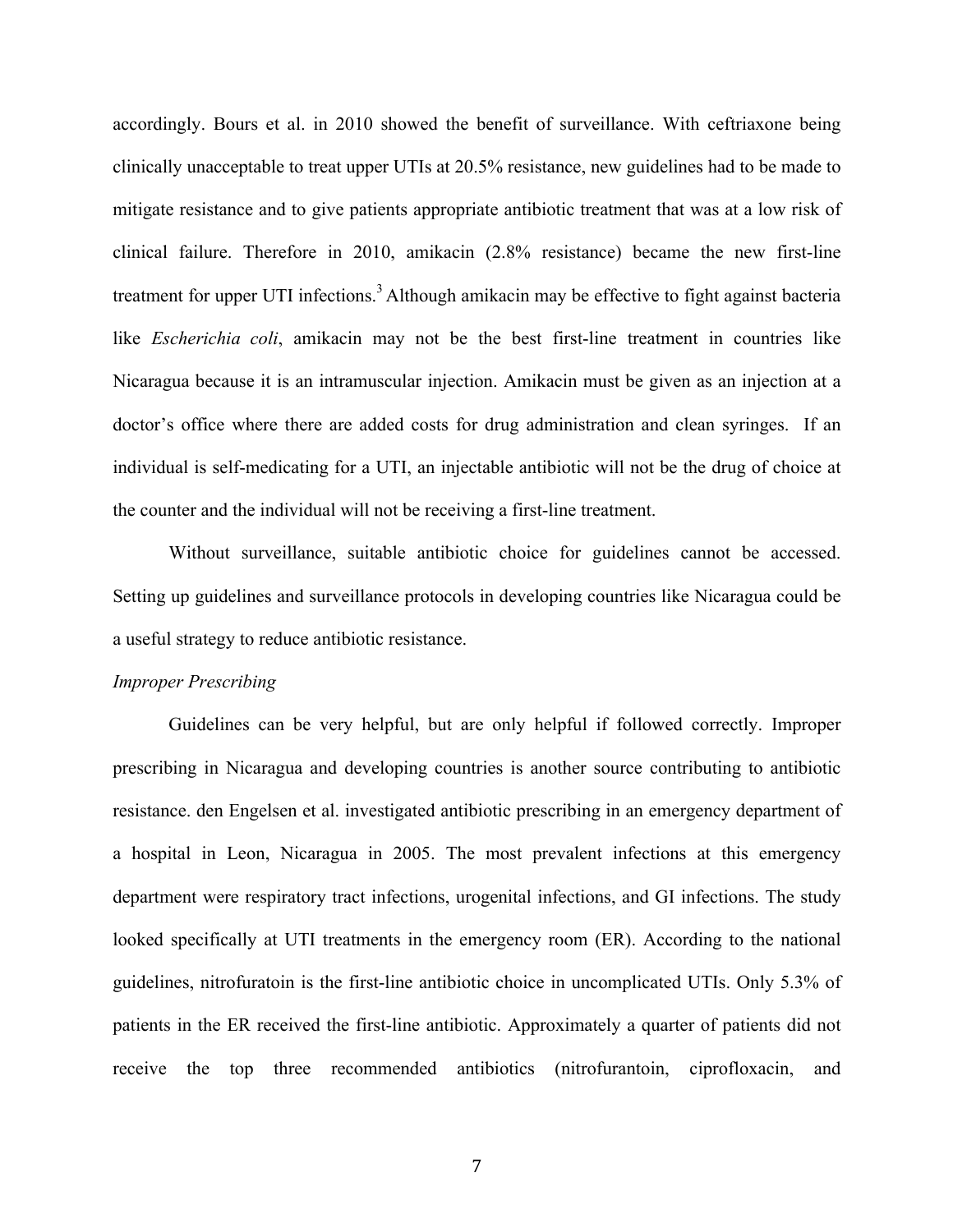amoxicillin/clavulanic acid) according to the guidelines from  $2005$ .<sup>8</sup> According to den Engelsen et al., a possible reason for the misuse of antibiotics in the Leon ER is due to physicians and healthcare providers having a lack of awareness of the guildelines, lack of familiarity with the guidelines, or lack of agreement to the guidelines.<sup>8</sup> If healthcare providers fail to follow treatment guidelines and effective antibiotics are not used, there is an increased risk of clinical failure, which will lead to increased morbidity, mortality and healthcare expenditure.

Research shows that the use of antibiotics in Nicaragua is not optimal. Antibiotics were prescribed too frequently and not according to national guidelines when treating for UTIs, exacerbating the growing antibiotic resistance problem in Nicaragua.

#### *Access to Medications and Healthcare Providers*

Infectious diseases are the fifth leading cause of death in Nicaragua and continue to be a leading cause of death in the developing world.<sup>6,7</sup> Therefore, antibiotics are a crucial resource in fighting infectious disease. However, antibiotics are not always easy to obtain for Nicaraguans and citizens in developing countries.

Nicaragua's health system exists of 32 hospitals, 176 health centers and 849 health posts.7 Most of the hospitals are concentrated in the cities, which makes healthcare access difficult for individuals in rural areas of the country. Nicaragua has 0.91 physicians per 1,000 inhabitants. Comparatively, the United States has 2.55 physicians per 1,000 inhabitants. Sweden, considered the second best healthcare systems in the world (US news), has 4.11 physicians per 1,000 inhabitants. $11$ 

Inaccessibility of healthcare providers and facilities in the developing world is one of several factors that may have a role in the development of antibiotic resistance. Professional healthcare providers are often not the first point of care. With the lack of practitioners and access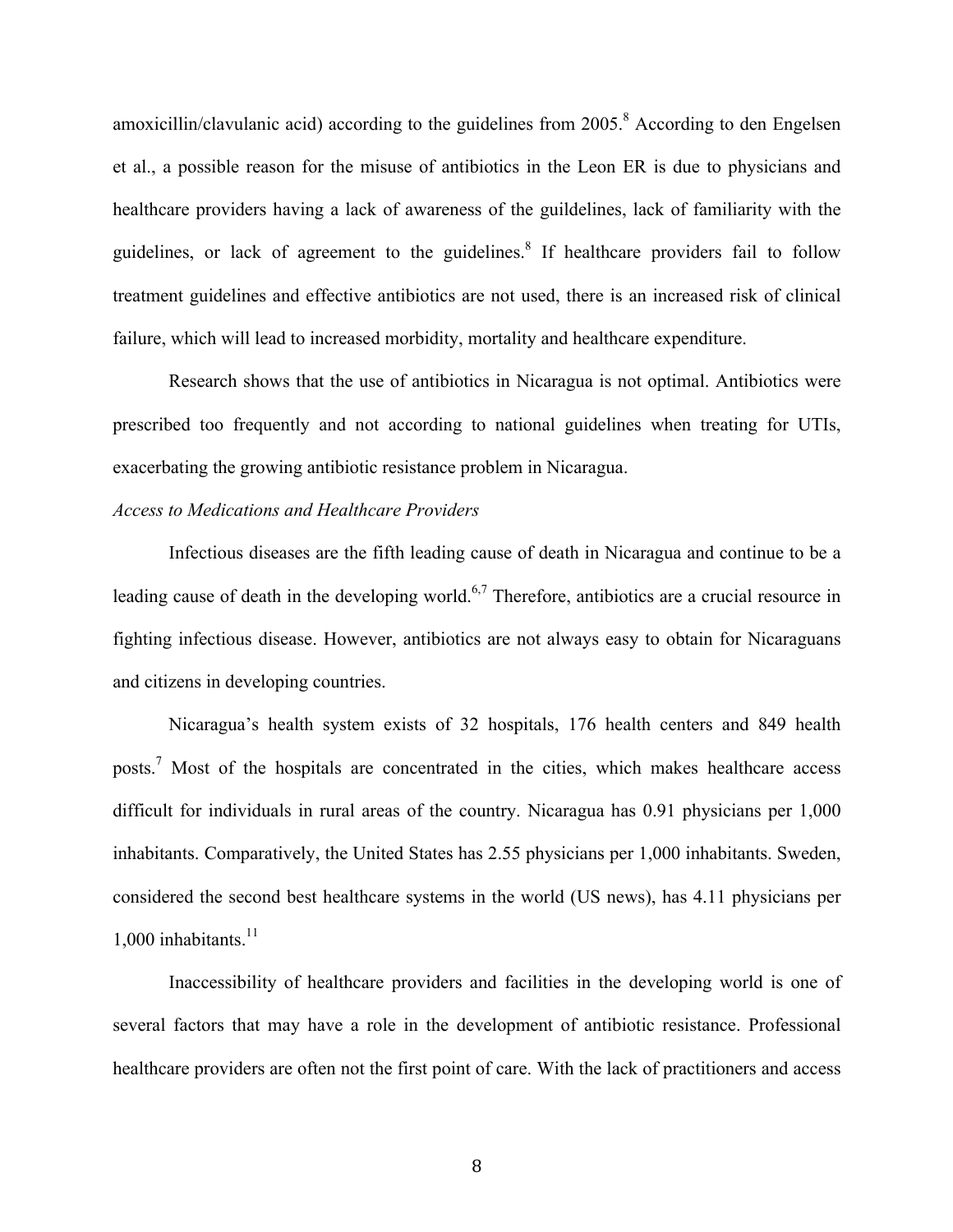to healthcare, patients often obtain their drugs and medical advice from unsanctioned stall keepers, itinerant vendors, hawkers, and purveyors of other materials.<sup>5</sup> This is a problem because drug vendors are licensed to sell antimicrobials such as antibiotics, but lack the knowledge to dispense or offer proper drug treatment advice.

In developed countries, the desire to self-medicate with antibiotics is present, but individuals are limited to do so by prescription-only regulations. Although enforcing national regulations is effective in curbing self-medication, it is not easily accomplished in developing countries.<sup>8</sup> When enforcement is present where antibiotics are usually freely available, there have only been rare reports of reduction in antibiotic use.<sup>5</sup> The sale of antibiotics is a lucrative business as long as the demand for antibiotics is high. The best way to approach this would be through consultation, education, and cooperation among all interest groups. Although cooperation between all groups is ideal, it requires a level of commitment that is not the norm in countries like Nicaragua.<sup>5</sup>

Due to the presence of self-medication and lack of healthcare providers to give proper drug treatment advice, patients do not always take their antibiotics properly, which can lead to increased antibiotic resistance. In a Mexican study, 60% of patients failed to adhere to their antibiotic regimen. One of the predisposing factors was inadequate provider-patient relations, which in developing countries often arises because of low physician/patient ratios.<sup>5</sup> As stated earlier, this low physician/patient ratio is present in Nicaragua, so individuals often seek out unsanctioned healthcare providers in order to get the treatment they believe they need.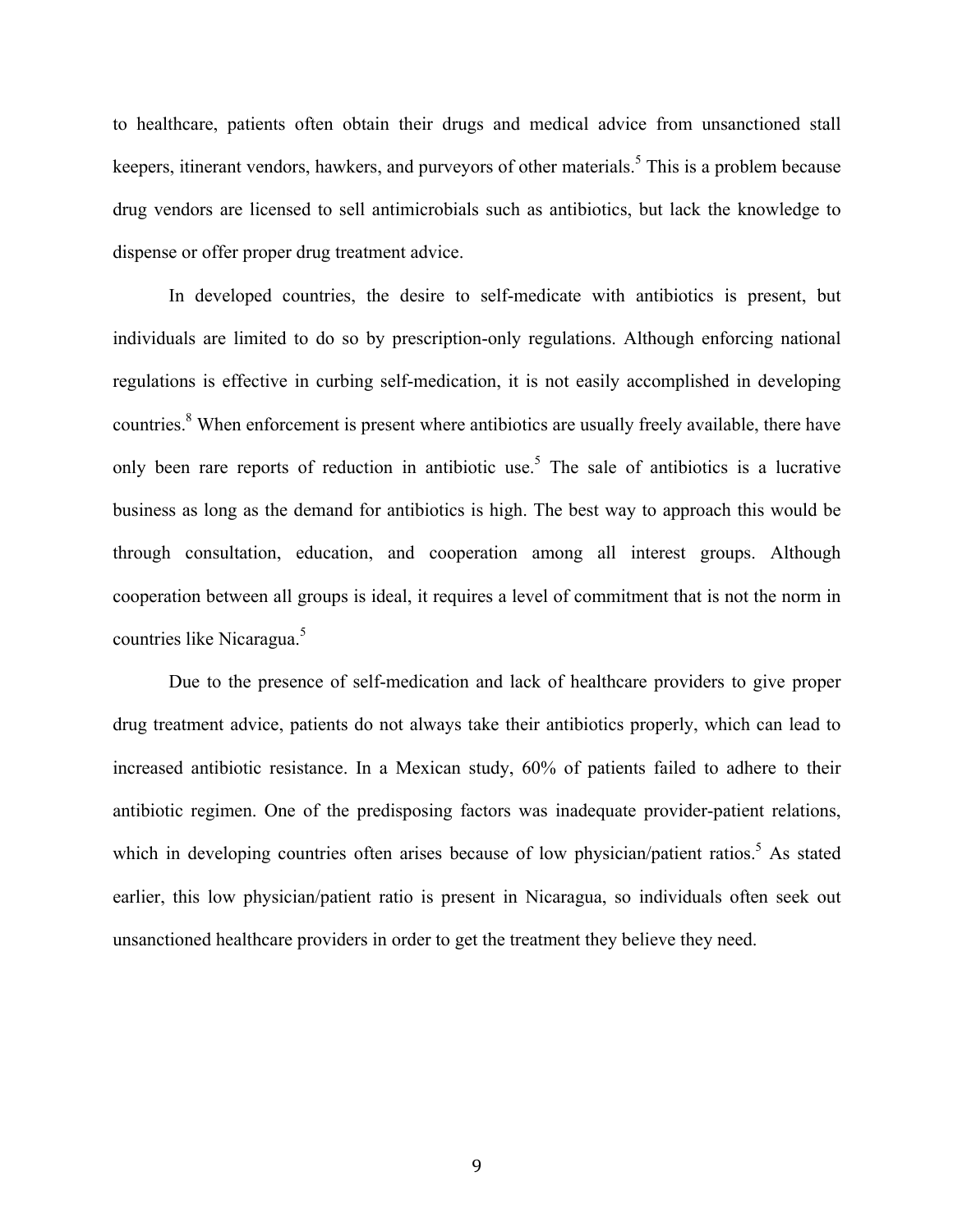#### *Antibiotics Use in Agriculture*

Another source of antibiotic resistant *Escherichia coli* in Nicaragua and other countries seems to come from agriculture. Extensive antibiotic use in agriculture as growth promoters in animals and as prophylactics against infectious diseases has lead to an increase in antibiotic resistance in the food chain, which is often neglected and under-estimated.<sup>4</sup> Antibiotic resistant bacteria present in the food chain infect humans indirectly through consumption of contaminated food products or directly through exposure to biological substances such as blood, urine, feces, and saliva.<sup>4</sup> Since antibiotics are widely used in aquaculture, livestock production, and crops, the occurrence of antibiotic resistance in the food chain is considered a cross-sectoral problem.<sup>4</sup>

Several studies having reported food animals and products being colonized and contaminated by deadly antibiotic-resistant strains, such as methicillin-resistant *Staphylococcus aureus* (MRSA) and *Campylobacter* spp. <sup>4</sup> When specimens are taken from our food animals and products, *Escherichia coli* is one of the most prevalent antibiotic resistant organisms found in livestock in the developing and developed world (Table 3).<sup>4</sup> With the world being more interconnected with the expansion of the human population and international travel, antibiotic resistance can easily spread globally via the food chain.

In high-resource developed countries, a variety of systems to monitor antibiotic resistance in food animals, food products, and humans have been implemented. In contrast with developed countries, the majority of low-income developing countries have no systems to monitor antibiotic resistance in food animals, food products, and humans. Therefore, antibiotic resistance in developing countries is only partially documented, and is dependent on point-prevalent data rather than long-term data. To help limit the spread of antibiotic resistance in the food chain,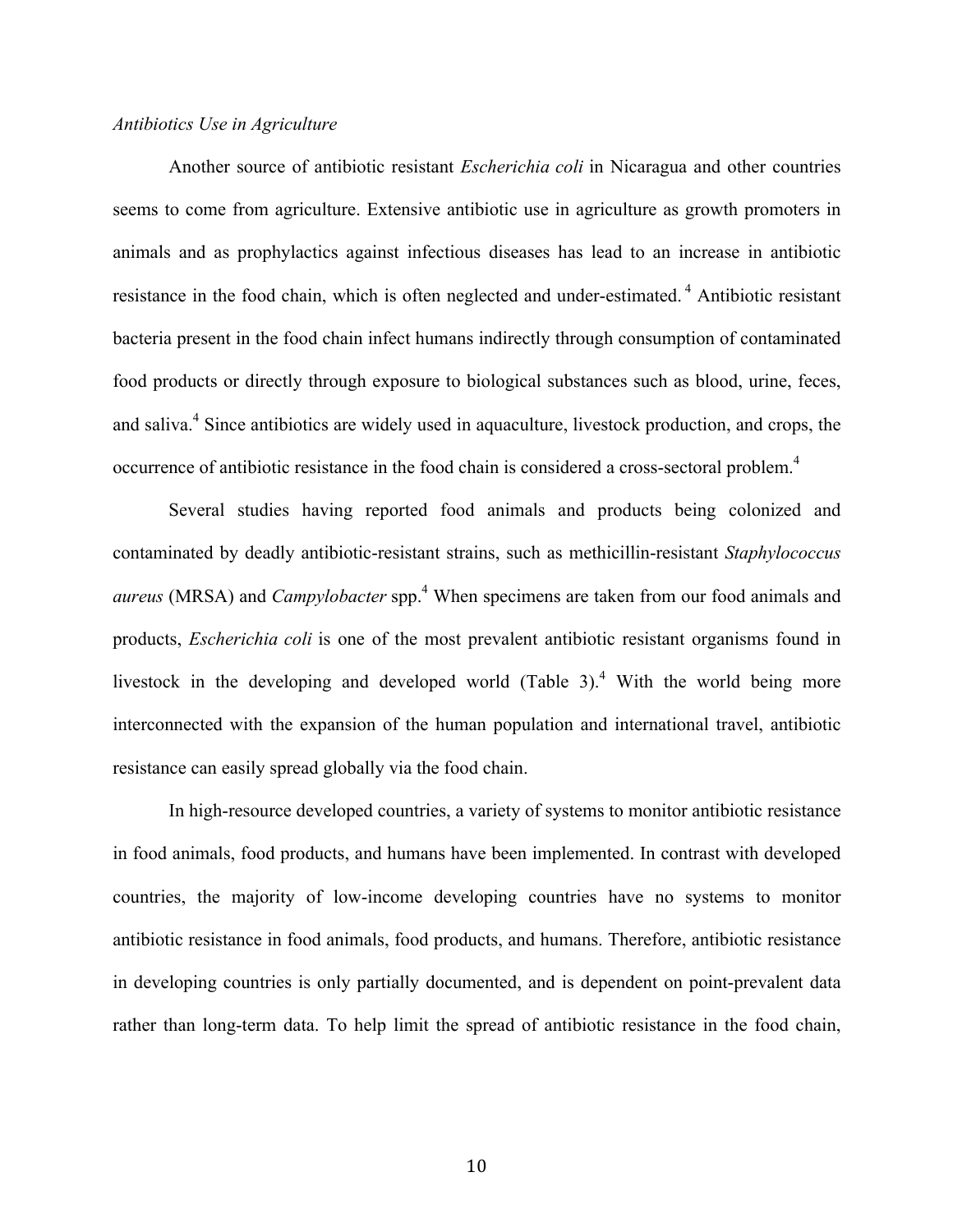integrated food chain surveillance systems and well-controlled extensive farming practices must be implemented.

In developing countries, controlled use of antibiotics in animal farming is not being practiced. One policy that could be implemented is the unrestricted access of antibiotics to farmers, which should be prohibited unless under veterinary prescription or oversight.

#### *Waste Water Plants*

Residues of human and veterinary drugs are primarily introduced into the environment via discharges from waste water treatment plants or land application of sewage sludge and animal manure.<sup>9</sup> With agriculture and medical waste comes a route by which resistance genes can be introduced into natural bacterial ecosystems where antibiotic resistance can proliferate.<sup>9</sup>

A study was performed in Leon, Nicaragua looking at various water sources and found high levels of antibiotic resistant *Escherichia coli* in hospital sewage water and in 8 of 87 wellwater samples.<sup>9</sup> The most common resistance was to ampicillin, chloramphenicol, ciprofloxacin, nalidixic acid, and TMP-SMX. Of the isolates, 19% had multi-resistant profiles to ampicillin, ceftazidime, ceftriaxone, cefotaxime, chloramphenicol, ciprofloxacin, gentamicin, nalidixic acid and trimethoprim-sulfamethoxazole.<sup>9</sup>

Research shows that waste water treatment plants provide a reservoir for bacteria and favorable conditions for the proliferation of antibiotic resistance and spread of resistance genes to non-resistant bacteria. Thus, it highlights the importance of creating risk management strategies to monitor waste water environments for the spread of antibiotic-resistant bacteria.

#### **Methods**

This research was conducted through a review of the literature including a PubMed search using the search operators "antibiotic resistance, *Escherichia coli*, urinary tract infections,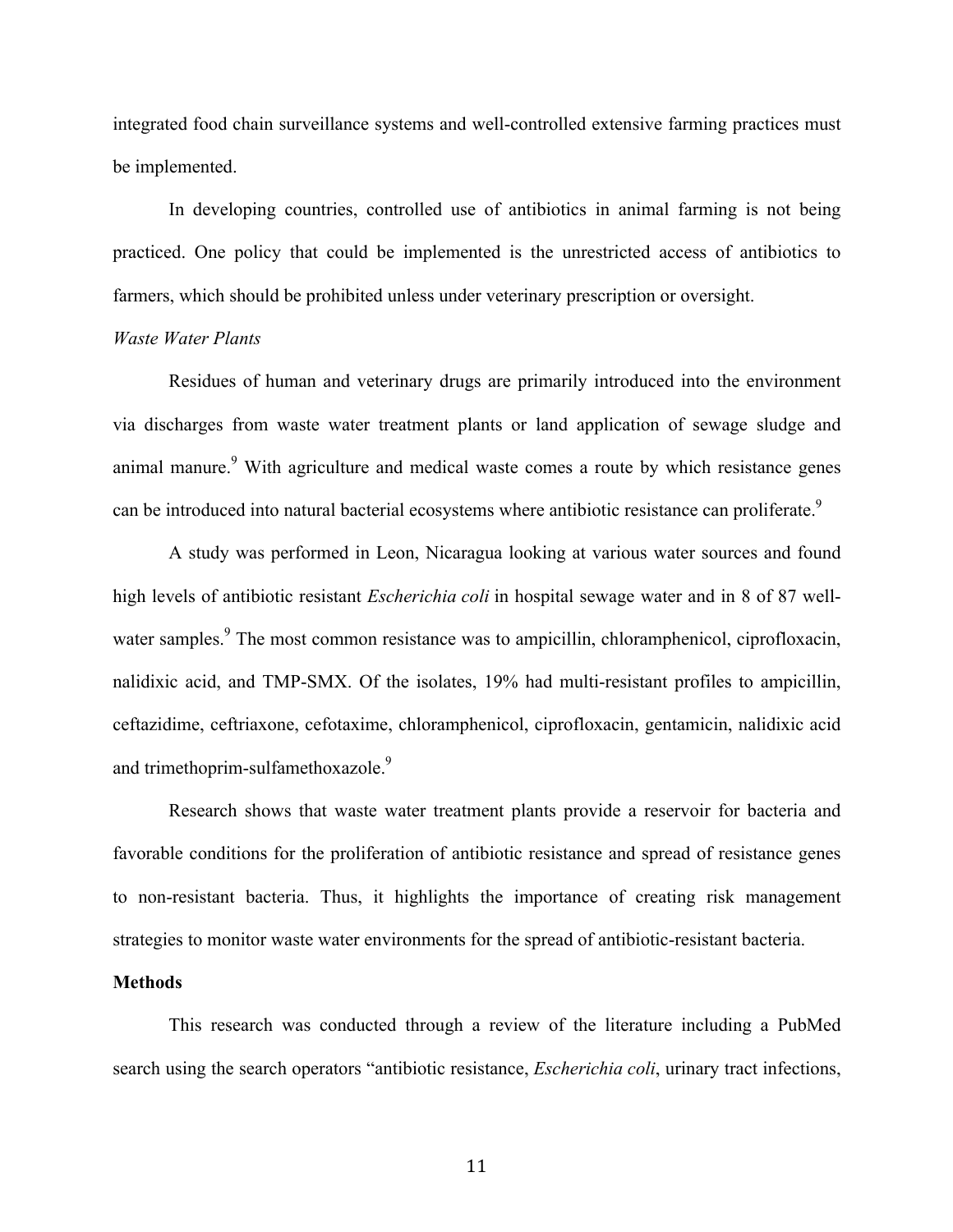Nicaragua, developing countries, and clinical guidelines" were used, and articles were filtered based on relevance and date of publication during June and July 2017. Articles over 15 years old were not referenced. Government websites were utilized to obtain background information on healthcare and poverty. In addition, interviews were conducted with Karla Rias Cisneras, a pharmacist in Managua, Nicaragua, on July 11th, 2017 and with Dr. Leonel Arguello, epidemiologist and president of the Nicaraguan Association of General Practioners, on July 14th, 2017.

#### **Discussion**

In Nicaragua, approximately 30% of the population lives on less than \$2 per day. In rural areas, poverty rates are especially high, where 50% of households live in extreme poverty.<sup>8</sup> Poverty is a key reason why developing countries are at a higher risk for increased antibiotic resistance. Nicaragua simply lacks the resources to fight antibiotic resistance the way the developed world does. In an ideal world, developing countries would have the resources needed to implement strategies and programs, such as surveillance protocols, waste water management, and healthcare provider education programs. If initiated, these programs could improve the healthcare system and prevent the development of antibiotic resistance organisms.

Therapeutic guidelines can have a powerful role on the control of antibiotic resistance. However, without the resources and personnel to perform antibiotic resistance research in the community, proper guidelines cannot be made or updated according to current trends in antibiotic resistance. In an interview with Dr. Leonel Arguello, epidemiologist and president of the Nicaraguan Association of General Practioners, he confirmed that there is not enough research being done in the field of antibiotic resistance in Nicaragua. He also emphasized the lack of concern towards antibiotic resistance in the healthcare community. Lack of concern by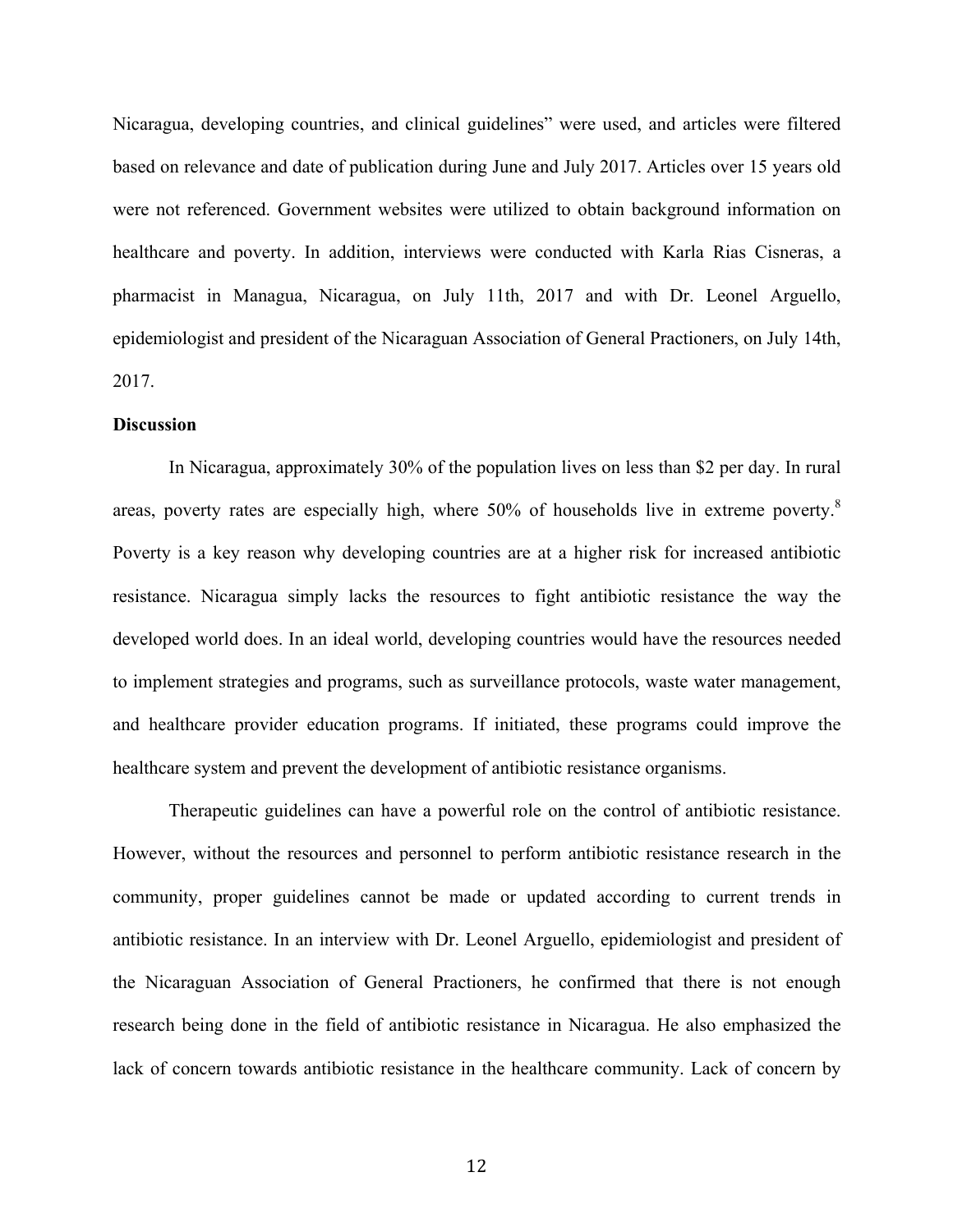healthcare providers may lead to prescribing practices that negatively effect antibiotic resistance. To combat these problems, consultation, education, and cooperation must be initiated in the healthcare community.

The presence of self-medication in Nicaragua was confirmed in an interview with Karla Rias Cisneras, a pharmacist in Nicaragua. Many sick individuals in Nicaragua will receive their medical advice and treatment from local pharmacies where they can buy any antibiotic without a prescription. Pharmacists are not as well trained in medical diagnoses in Nicaragua and most seem to just be aware of only the most basic antibiotics. For instance, Ms. Cisneras said she would recommend azithromycin for any problem related to the throat or neck region. To make matters worse, a lot of these pharmacies do not have pharmacists working, and storeowners with no education will be the ones that recommend antibiotic treatments to sick individuals. With the level of poverty in Nicaragua, these storeowners are simply trying to move their antibiotics off the shelves for profit.

Poverty can also drive people from only purchasing a partial antibiotic regimen, which is human behavior that can lead to antibiotic resistance. For instance, if an individual needed a 10 day course, they may only buy 3 days worth to save money. With the lack of proper resources and infrastructure, developing countries struggle to initiate proper waste water management to combat antibiotic resistance. The government also lacks the resources and awareness to initiate enforcement of antibiotics used in agriculture.

Since humans, animals, agriculture, and the environment all contribute to antibiotic resistance, it can be difficult to contain. If possible, developing countries should use the One Health approach endorsed by the World Health Organization (WHO). 'One Health' is an approach to designing and implementing programs, policies, legislation and research in which

13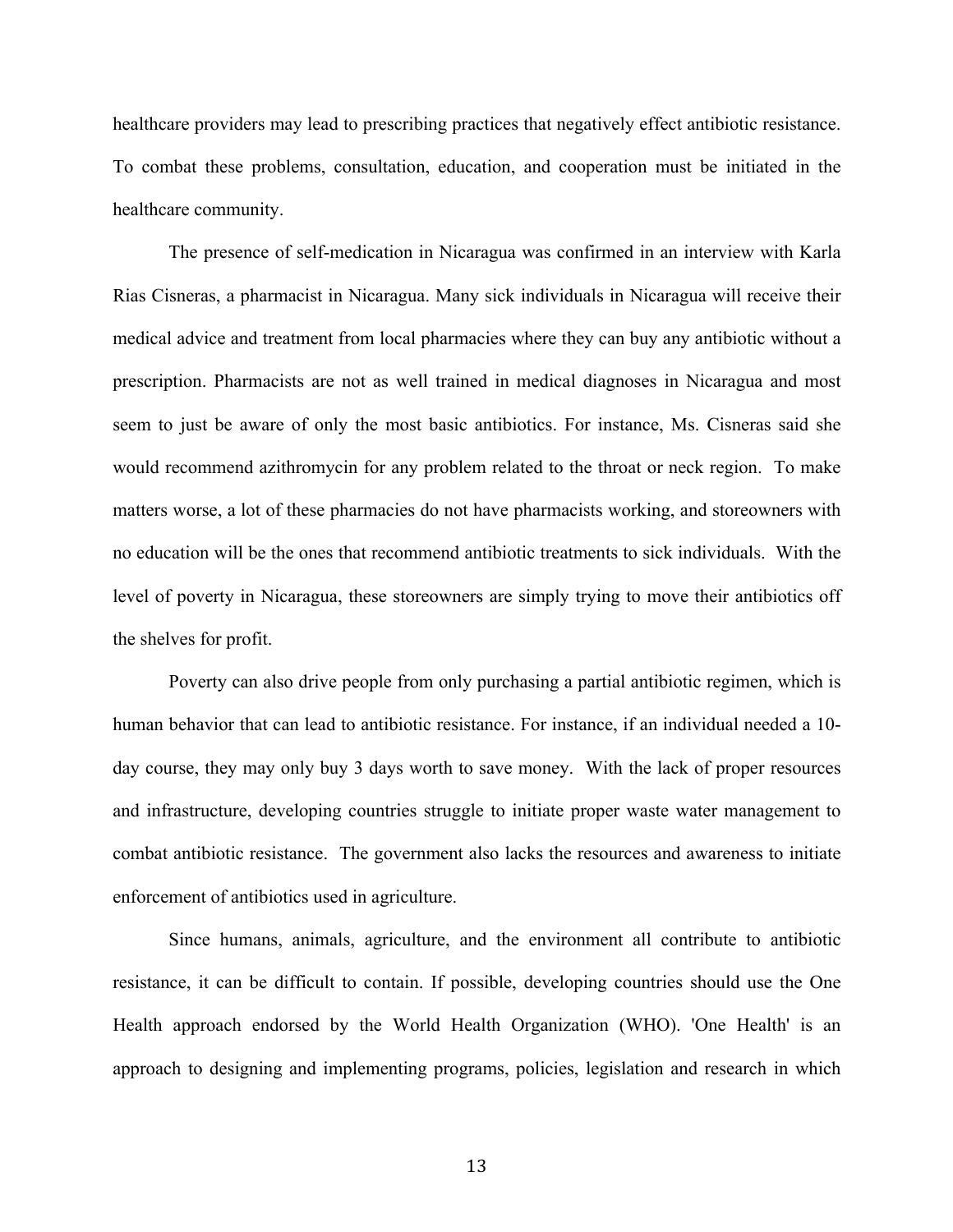cross-sectional collaborations between groups involved in humans, animals, and their various environments, come together to achieve better public health outcomes. An example would be programs that would monitor antibiotic resistance in humans, animals, and water environments.

Although monitoring antibiotic resistance in humans, animals, and their various environments would be helpful in a developing country like Nicaragua; monitoring every source is not possible with funds being so scarce. Surveillance programs would be most helpful in the hospital and clinical settings where patients with UTIs could receive urine cultures and bacteria like, *Escherichia coli,* could be tested for their susceptibility to various antibiotics used to treat UTIs. With antibiotic susceptibility information, individual patients would not only receive targeted antibiotic therapy based on the results, but antibiotic resistant strains could be recorded and sent to a database where trends in resistance could be evaluated. With frequent monitoring, treatment guidelines could be more effectively evaluated and changed according to the current antibiotic resistant trends.

Another useful strategy would be starting an educational program for physicians and healthcare providers to provide information to emphasize the significance of antibiotic resistance and the importance of using treatment guidelines appropriately and religiously. Based on experiences in Nicaragua and interviews with Dr. Arguello and Ms. Cisneros, antibiotic resistance had minimal to no coverage during healthcare training in Nicaragua. Therefore, an effective strategy may be to educate healthcare providers on the importance and relevance of antibiotic resistance during their initial training. By including antibiotic resistance in the curriculum, all healthcare providers would be covered during their initial training, and it would be cost-effective, since no new educational outreach program would have to be created.

14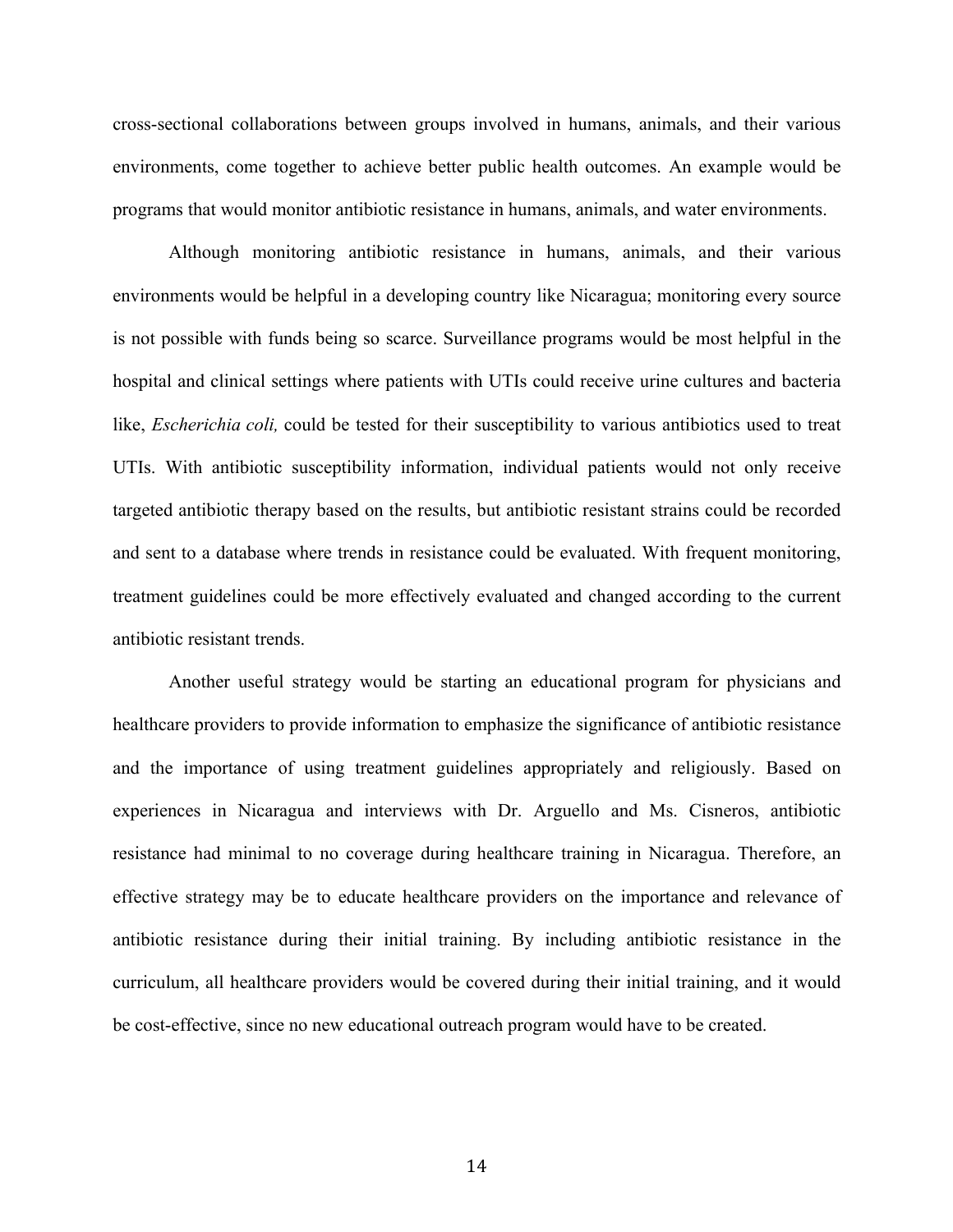## **Conclusion**

With the increasing threat of antibiotic resistant bacteria and the decreasing production of new and effective antibiotics, the world is in an evolutionary arms race against some of the smallest organisms on earth. Developing countries are at the frontlines of the war. In order to take the lead in the war, more must be done in antibiotic resistance research and antibiotic development. Governments must be educated on the threat of antibiotic resistance so they can help implement appropriate public health programs, policies and legislation. Although there are a myriad of things that could be done to combat antibiotic resistance in developing countries like Nicaragua, countries unfortunately lack the resources and infrastructure to do so. Since antibiotic resistance is a global issue that crosses national borders, international financial support could help developing countries fight at the frontlines of the war against antibiotic resistance.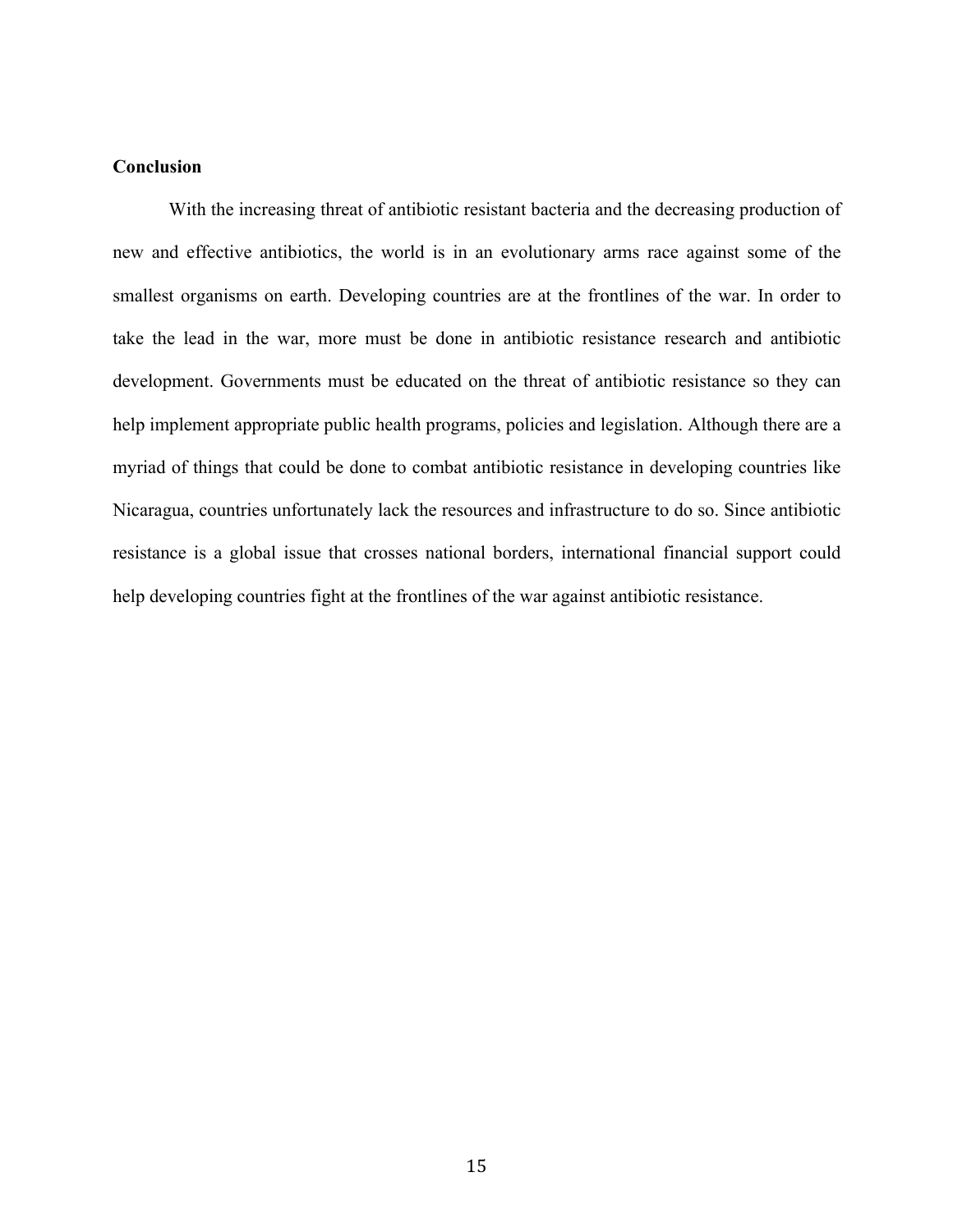## **References**

1. French GL. Clinical impact and relevance of antibiotic resistance. *Advanced Drug Delivery Reviews*. 2005;57(10):1514-1527. http://www.sciencedirect.com/science/article/pii/S0169409X05001018. doi: 10.1016/j.addr.2005.04.005.

2. Okeke IN, Laxminarayan R, Bhutta ZA, et al. Antimicrobial resistance in developing countries. part I: Recent trends and current status. *The Lancet Infectious Diseases*. 2005;5(8):481-493. http://www.sciencedirect.com/science/article/pii/S1473309905701894. doi: 10.1016/S1473-3099(05)70189-4.

3. Bours PHA, Polak R, Hoepelman AIM, Delgado E, Jarquin A, Matute AJ. Increasing resistance in community-acquired urinary tract infections in latin america, five years after the implementation of national therapeutic guidelines. *International Journal of Infectious Diseases*. 2010;14(9):e774. http://www.sciencedirect.com/science/article/pii/S1201971210023994. doi: 10.1016/j.ijid.2010.02.2264.

4. Founou LL, Founou RC, Essack SY. Antibiotic resistance in the food chain: A developing countryperspective. *Frontiers in Microbiology*. 2016;7. https://doaj.org/article/bd5499e32fa44462a9ccc5c693bb8341. doi: 10.3389/fmicb.2016.01881.

5. Okeke IN, Klugman KP, Bhutta ZA, et al. Antimicrobial resistance in developing countries. part II: Strategies for containment. *The Lancet Infectious Diseases*. 2005;5(9):568- 580. http://www.sciencedirect.com/science/article/pii/S1473309905702176. doi: 10.1016/S1473- 3099(05)70217-6.

6. Matute A.J., Hak E, Schurink CA, McArthur A, Alonso E, Paniagua M, et al. Resistance of uropathogens in symptomatic urinary tract infections in León, Nicaragua. *Internation Journal of Antimicrobial Agents*. 2004;23:506-509.

7. Gupta K, Hooton TM, Naber KG, et al. International clinical practice guidelines for the treatment of acute uncomplicated cystitis and pyelonephritis in women: A 2010 update by the infectious diseases society of america and the european society for microbiology and infectious diseases. *Clinical Infectious Diseases*. 2011;52(5):e120. http://www.ncbi.nlm.nih.gov/pubmed/21292654. doi: 10.1093/cid/ciq257.

8. den Engelsen C, van der Werf C, Matute AJ, Delgado E, Schurink CAM, Hoepelman AIM. Infectious diseases and the use of antibiotics in outpatients at the emergency department of the university hospital of león, nicaragua. *International Journal of Infectious Diseases*. 2009;13(3):349- 354. http://www.sciencedirect.com/science/article/pii/S1201971208014562. doi: 10.1016/j.ijid.2008.07.010.

9. Amaya E, Reyes D, Paniagua M, et al. Antibiotic resistance patterns of *Escherichia coli* isolates from different aquatic environmental sources in León, Nicaragua. *Clinical Microbiology and Infection*. 2012;18(9):E354. http://onlinelibrary.wiley.com/doi/10.1111/j.1469-0691.2012.03930.x/abstract. doi: 10.1111/j.1469-0691.2012.03930.x.

10. Matute Moreno AJ. *Characteristics of common infections in nicaragua.* Utrecht University; 2006.

11. Intelligence Agency C. *The CIA world factbook 2014.* NY: Skyhorse Publishing; 2013. http://lib.myilibrary.com?ID=869653.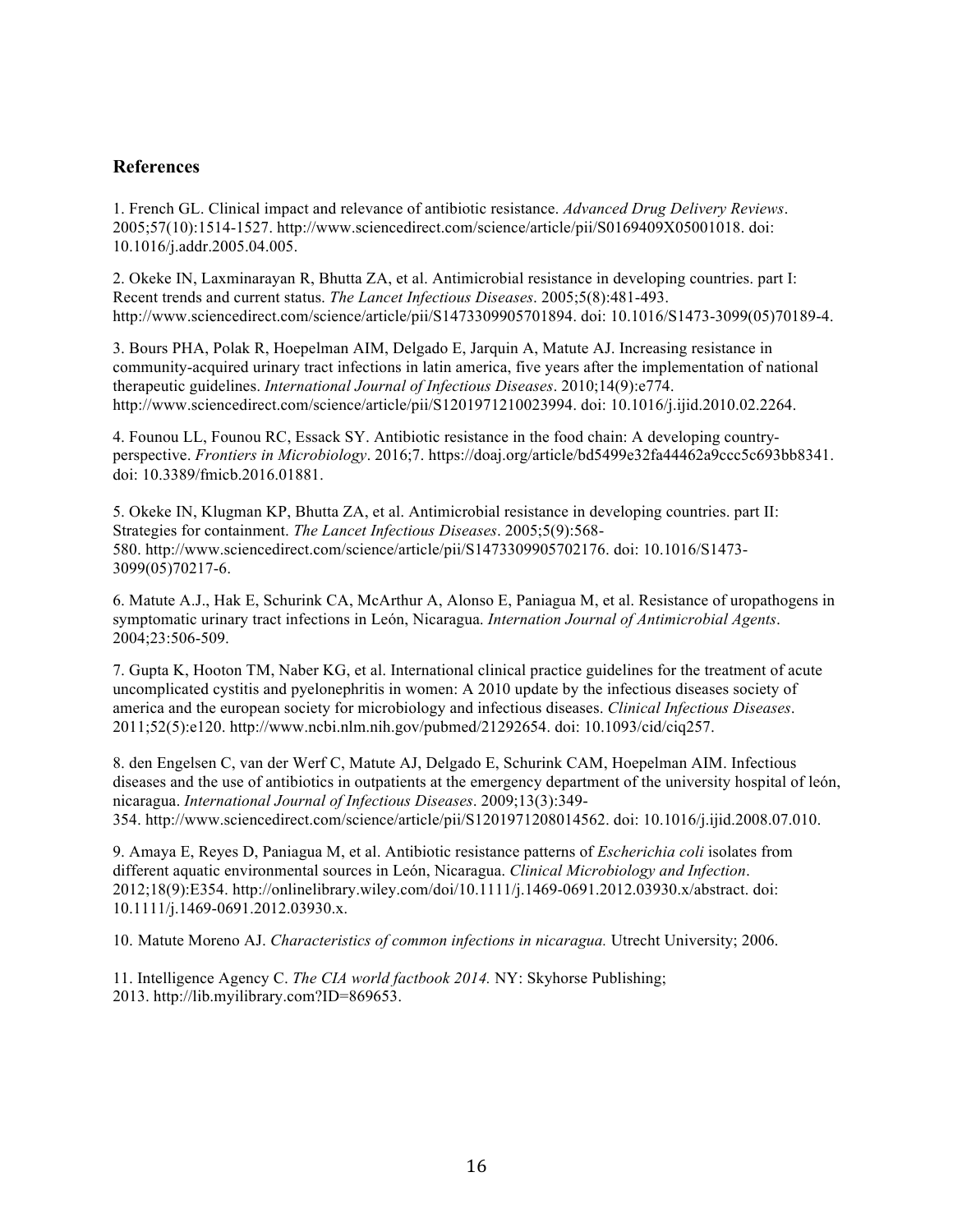# **Appendices**

|  |  |  |  | <b>Table 1.</b> The most frequently isolated microorganisms from UTIs in Leon, Nicaragua. <sup>3</sup> |
|--|--|--|--|--------------------------------------------------------------------------------------------------------|
|  |  |  |  |                                                                                                        |

| Uropathogens           |                    |
|------------------------|--------------------|
| <b>Pathogens</b>       | No. of samples (%) |
| Escherichia coli       | 44 (48.4)          |
| Serratia spp           | 11(12.1)           |
| Escherichia fergusonii | 10 (11.0)          |
| Enterobacter spp       | 6(6.6)             |
| Cedecea davisae        | 4(4.4)             |
| Klebsiella spp         | 3(3.3)             |
| Staphylococcus aureus  | 3(3.3)             |
| Kluyvera spp           | 3(3.3)             |
| Proteus mirabilis      | 2(2.2)             |
| Other pathogens        | 5(5.5)             |
| Total                  | 91 (100)           |

Table 2. Antibiotic resistance from isolated *Escherichia coli* from UTIs in Leon, Nicaragua.<sup>3</sup>

|                                                | % Susceptible<br>2008 | % Resistant<br>2008 | % Resistant<br>2003 | Difference (p-<br>value) b |
|------------------------------------------------|-----------------------|---------------------|---------------------|----------------------------|
| Escherichia coli                               | $(n = 44)$            | $(n = 44)$          | $(n = 35)$          |                            |
| Ampicillin <sup>a</sup>                        | 31.8                  | 61.4                | 74.0                | 0.34                       |
| Amoxicillin-clavulanate <sup>a</sup>           | 69.8                  | 18.6                | 34.0                | 0.12                       |
| Ceftriaxone                                    | 72.7                  | 20.5                | 0                   | 0.04                       |
| Gentamicin                                     | 72.7                  | 25.0                | 11.0                | 0.16                       |
| Trimethoprim-<br>sulfamethoxazole <sup>a</sup> | 59.1                  | 38.6                | 63.0                | 0.04                       |
| Nitrofurantoin <sup>a</sup>                    | 93.0                  | 7.0                 | 0                   | 0.25                       |
| Ciprofloxacin <sup>a</sup>                     | 68.2                  | 31.8                | 30.0                | 1.0                        |
| Cefalothin                                     | 45.5                  | 45.5                | 58.0                | 0.37                       |
| Amikacin                                       | 95.3                  | 2.3                 | 0                   | 1.0                        |

Antibiotic resistance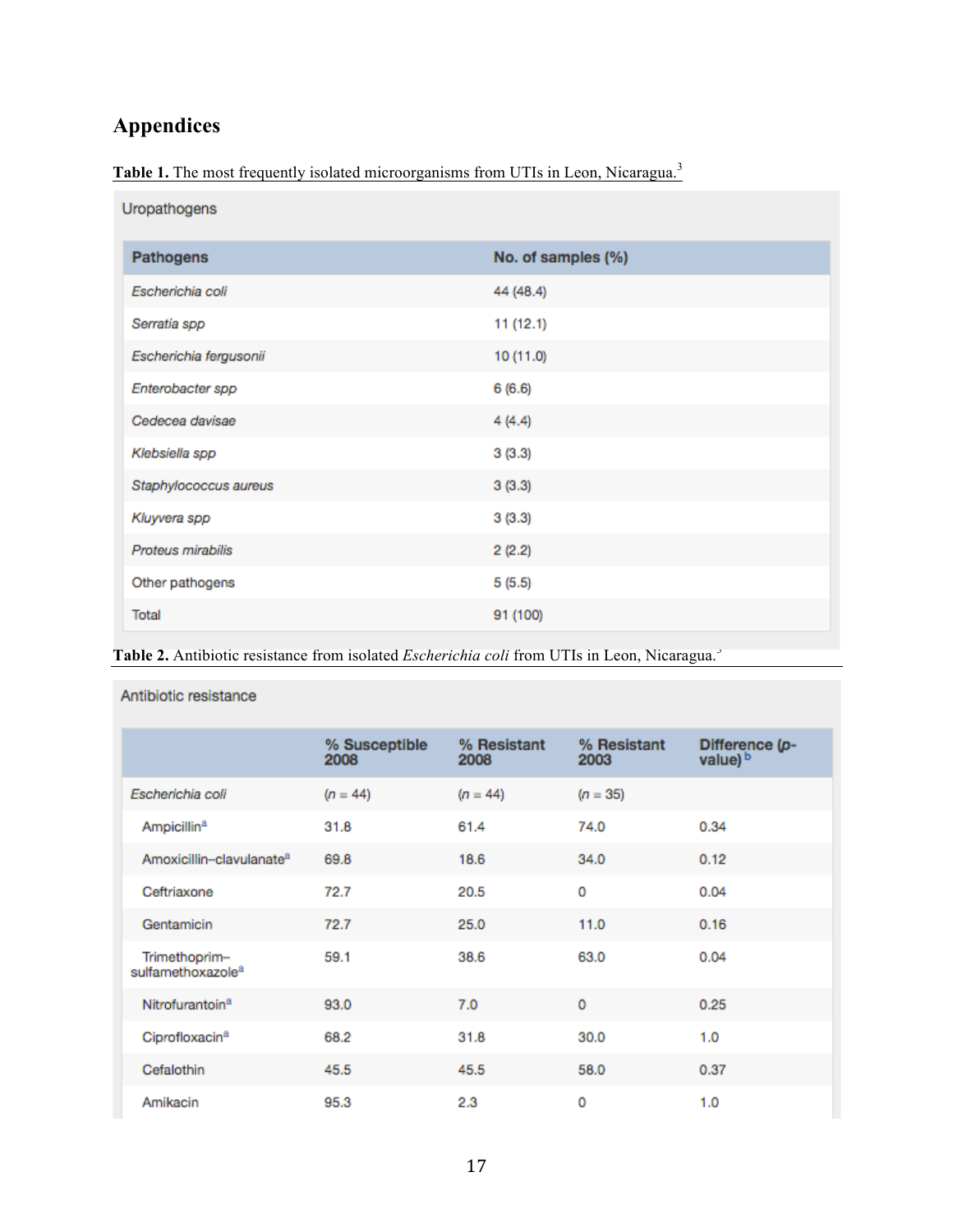| <b>DEVELOPING COUNTRIES</b> |           |                         |                                                                       |                           |                            |
|-----------------------------|-----------|-------------------------|-----------------------------------------------------------------------|---------------------------|----------------------------|
| China                       | 2015      | Pig                     | Plasmid mediated colistin resistant E. coli                           | 21                        | Liu et al., 2016           |
|                             |           | Raw meat                | Plasmid mediated colistin resistant E. coli                           | 15                        |                            |
| Thailand                    | 2007      | Poultry                 | ESBL-producing S. Typhimurium                                         | 77.3                      | Padungtod et al., 2008     |
|                             |           | Pig                     | ESBL-producing S. Typhimurium                                         | 40.4                      |                            |
|                             | 2012-2013 | Pig                     | ESBL-producing E. coli                                                | 77                        | Boonyasiri et al., 2014    |
|                             |           | Pork                    | ESBL-producing E. coli                                                | 61                        |                            |
|                             |           | Pork                    | MDR-A. baumannii and P. aeruginosa                                    | 40                        |                            |
|                             |           | Poultry                 | ESBL-producing E. coli                                                | 40                        |                            |
|                             |           | Poultry meat            | ESBL-producing E. coli                                                | 50                        |                            |
| Vietnam                     | 2007      | Poultry                 | MDR-E. coli                                                           | 91.5                      | Usui et al., 2014          |
| Indonesia                   | 2007      | Poultry                 | <b>MDR-Enterococcus faecalis</b>                                      | 84.5                      |                            |
| <b>Brazil</b>               | 2000-2016 | Pigs                    | Plasmid mediated colistin resistant E. coli                           | 1.8                       | Fernandes et al., 2016     |
|                             |           | Chicken                 | Plasmid mediated colistin resistant E. coli                           | 5                         |                            |
| Egypt                       | 2010      | Meat and dairy products | MDR-Shiga-toxin-producing E. coli O157:H7                             | 57.4                      | Ahmed and Shimamoto, 2015a |
|                             | 2010      | Meat and dairy products | MDR-Shigella spp.                                                     | 89                        | Ahmed and Shimamoto, 2015b |
| Algeria                     | 2005-2006 | <b>Broilers</b>         | MDR-Salmonella spp.                                                   | 51                        | Elgroud et al., 2009       |
|                             | 2010-2011 | Raw meat                | MDR-Enterococcus spp.                                                 | 24.5                      | Klibi et al., 2013         |
| Tunisia                     |           | Raw meat                | <b>LA-MRSA ST398</b>                                                  | 0.6                       | Chairat et al., 2015       |
|                             | 2014      | Cattle                  | MDR-E. coli                                                           | 100                       | Iweriebor et al., 2015     |
| South Africa                | 2015      | Poultry                 | Plasmid mediated colistin-resistant E. coli                           | 79                        | Coetzee et al., 2016       |
|                             |           |                         |                                                                       |                           |                            |
| Country                     |           |                         | Isolation year Origin/type of specimens Antibiotic-resistant bacteria | Prevalence (%) References |                            |
| <b>DEVELOPED COUNTRIES</b>  |           |                         |                                                                       |                           |                            |
| European Union              | 2014      | <b>Broiler</b> meat     | MDR-Salmonella Infantis                                               | >70                       | EFSA and ECDC, 2016        |
|                             |           | <b>Broiler</b> meat     | MDR-E. coli                                                           | 55                        |                            |
| Norway                      | 2014      | <b>Broiler</b>          | ESBL-producing E. coli                                                | 36                        | NORM/NORM-VET, 2015        |
|                             |           | <b>Broiler</b> meat     | ESBL-producing E. coli                                                | 30                        |                            |
|                             |           | <b>Broiler</b>          | Vancomycin resistant Enterococcus spp.                                | 7                         |                            |
| <b>Netherlands</b>          | 2014      | Poultry                 | ESBL-producing Salmonella spp.                                        | 12                        | NethMap-MARAN, 2015        |
|                             |           | Poultry                 | Fluoroquinolone-resistant Salmonella spp.                             | 43                        |                            |
|                             |           | Pig                     | ESBL/AmpC-E.coli                                                      | 18                        |                            |
|                             |           | Dairy cow               | ESBL/AmpC-E.coli                                                      | 9                         |                            |
|                             |           | Turkey meat             | ESBL/AmpC-E.coli                                                      | 51                        |                            |
|                             |           | Poultry meat            | ESBL/AmpC-E.coli                                                      | 67                        |                            |
| Denmark                     | 2014      | Pigs                    | MDR-Salmonella spp.                                                   | 7                         | DANMAP, 2014               |
|                             |           | <b>Broiler</b> meat     | ESBL-producing E. coli                                                | 9                         |                            |
| <b>United States</b>        | 2012-2013 | Turkey                  | MDR-E. coli                                                           | 62                        | FDA, 2014                  |
|                             |           | Turkey                  | MDR-non-typhoidal Salmonella                                          | 34                        |                            |
|                             |           | Chicken                 | MDR-E. coli                                                           | 62                        |                            |
|                             |           | Pig                     | MDR-E. coli                                                           | 22                        |                            |

**Table 3.** Prevalence of antibiotic-resistant bacteria isolated from food animals and products in developed and developing countries.<sup>4</sup>